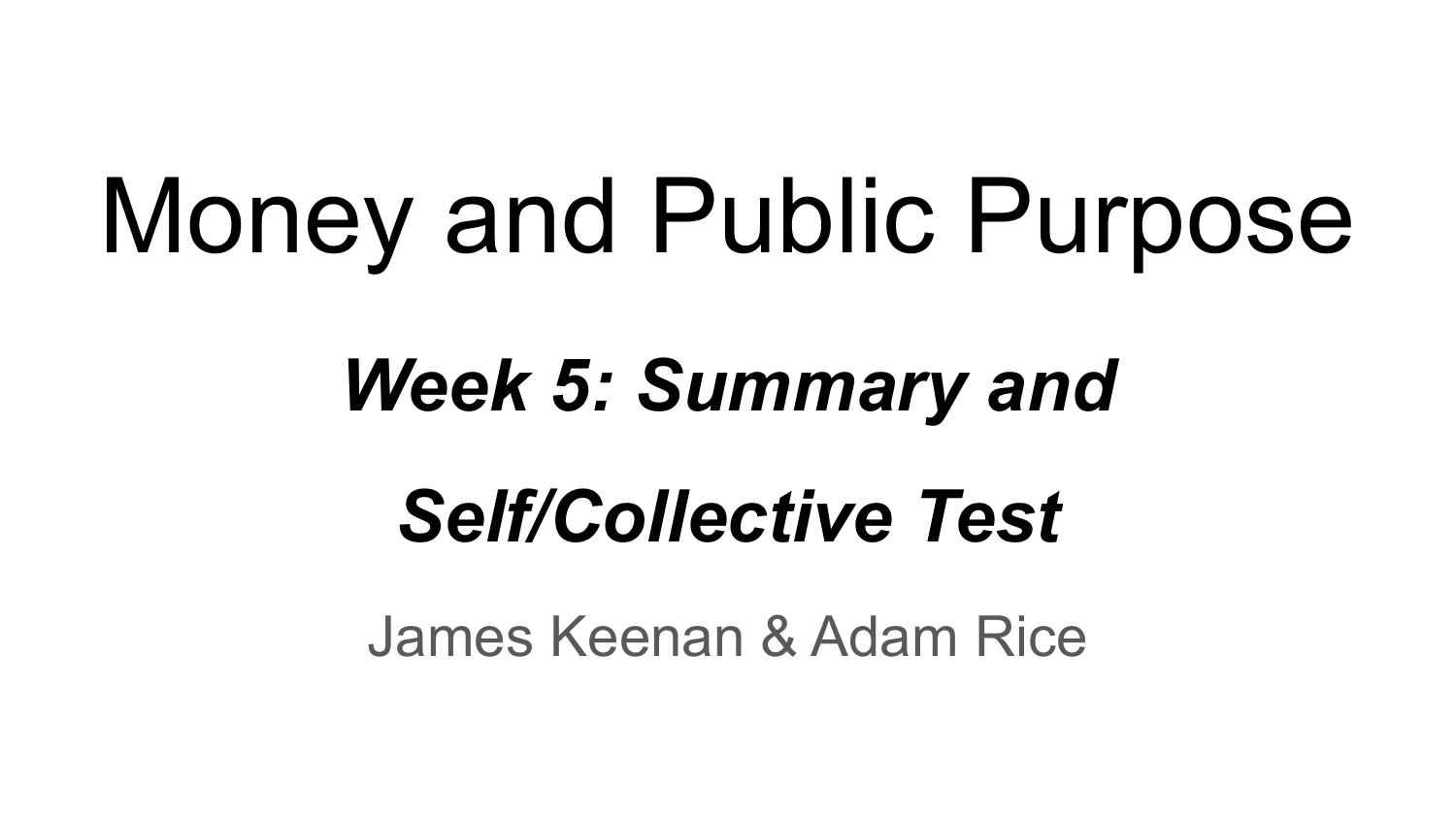The so-called cause for celebration





### **Federal budget** balanced for the first time since the **GFC**

The federal budget has returned to its hest position in more than a decade on the back of soaring iron ore prices and a strong jobs market.



And the cost



**EMPLOYMENT** 



#### Unemployment lifts to 12month high as full-time jobs fall

The nation's jobless rate climbed to 5.3 per cent in August after 15,500 fulltime jobs disappeared across the country.



*Melbourne (Aus.) Age, Sept 19 2019*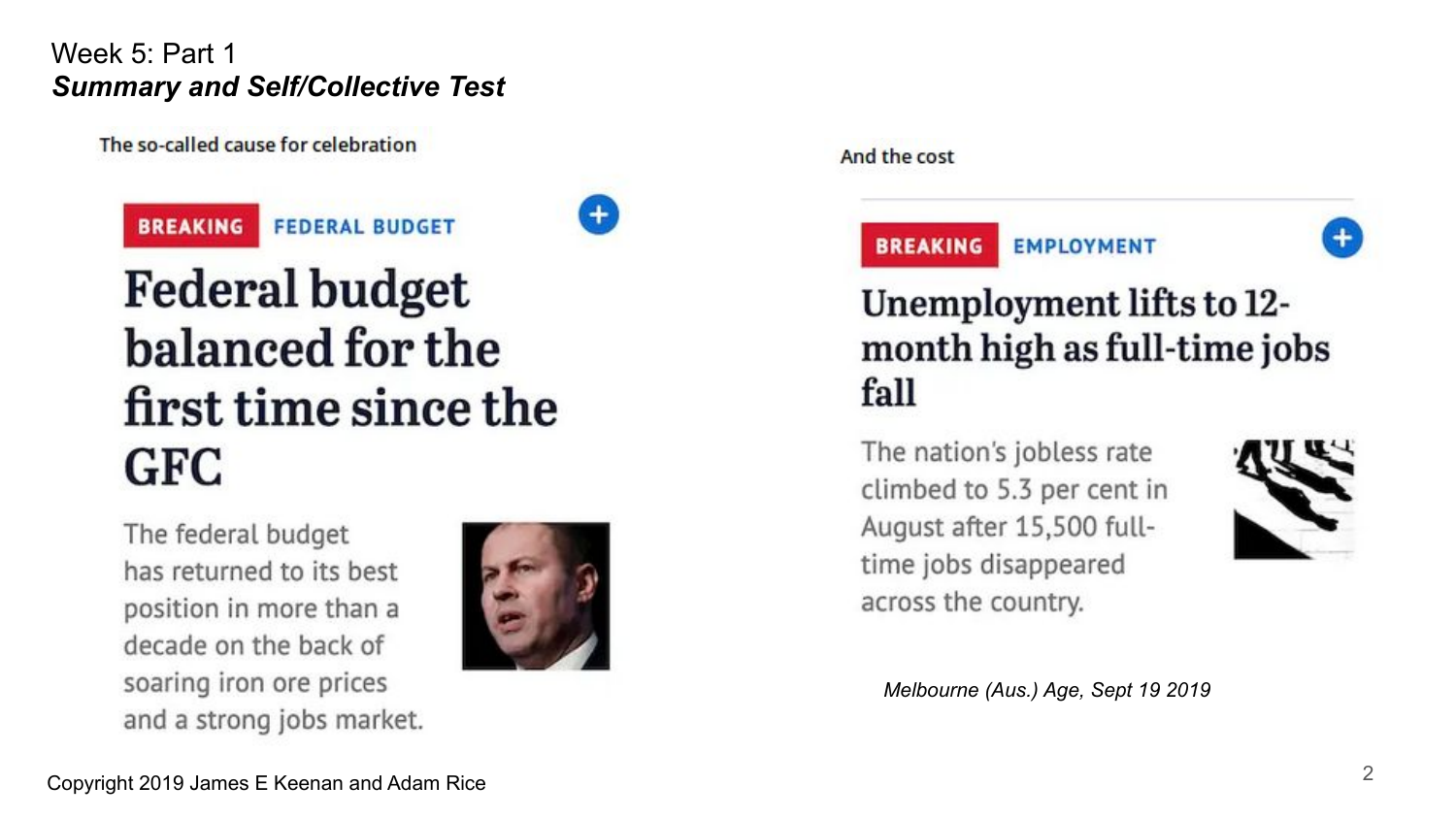● Explain what is meant by a monetary production economy.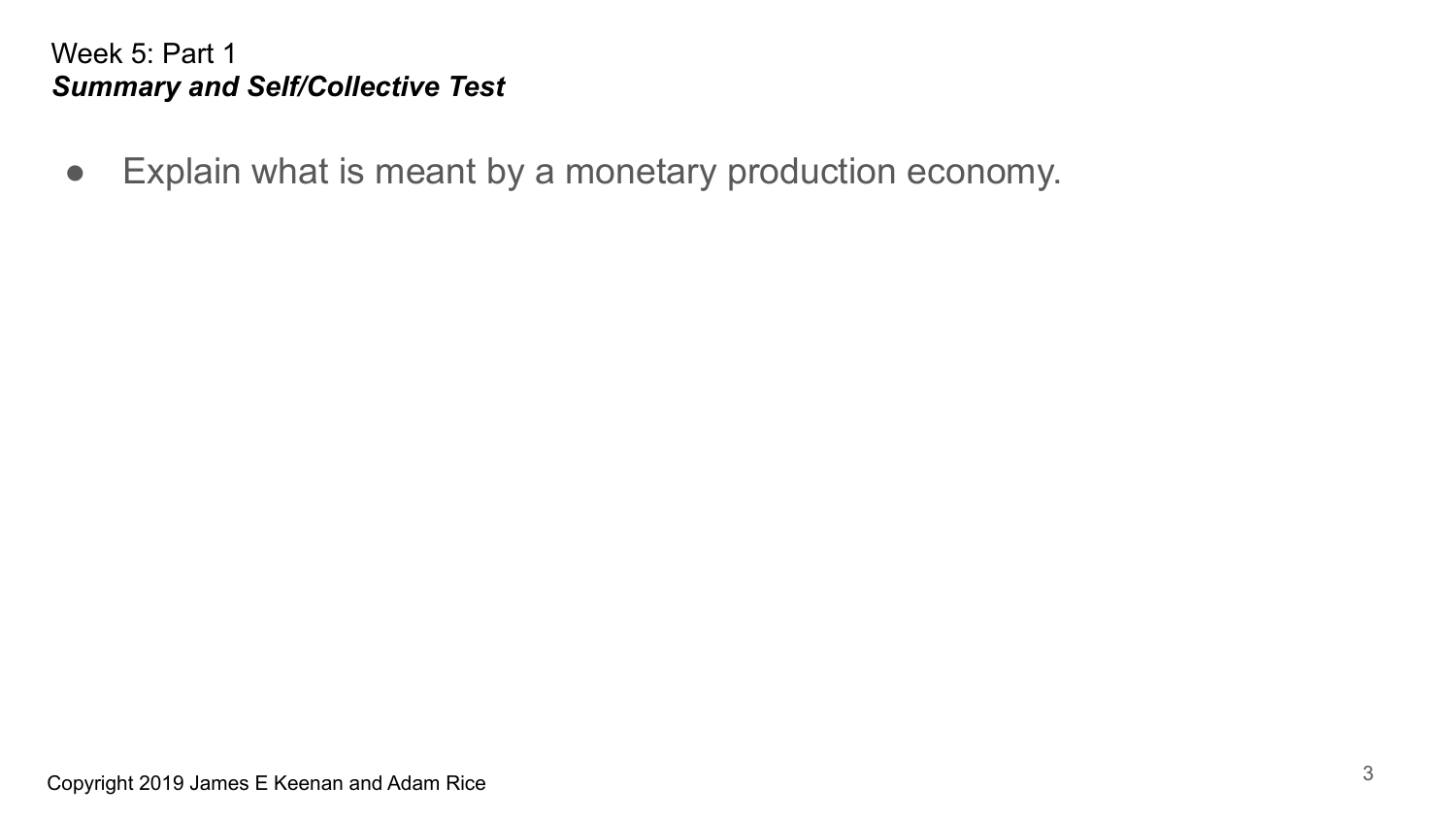- Explain what is meant by a fiat currency.
- Explain the difference between a currency issuer and a currency user.
- Explain why a fiat-currency-issuing government has to spend that currency into the economy and why people would be willing to accept that currency and provide government with labor and resources in return.
	- i.e., explain why spending precedes taxation.
- Explain why a currency-issuing government does not need to tax before it spends.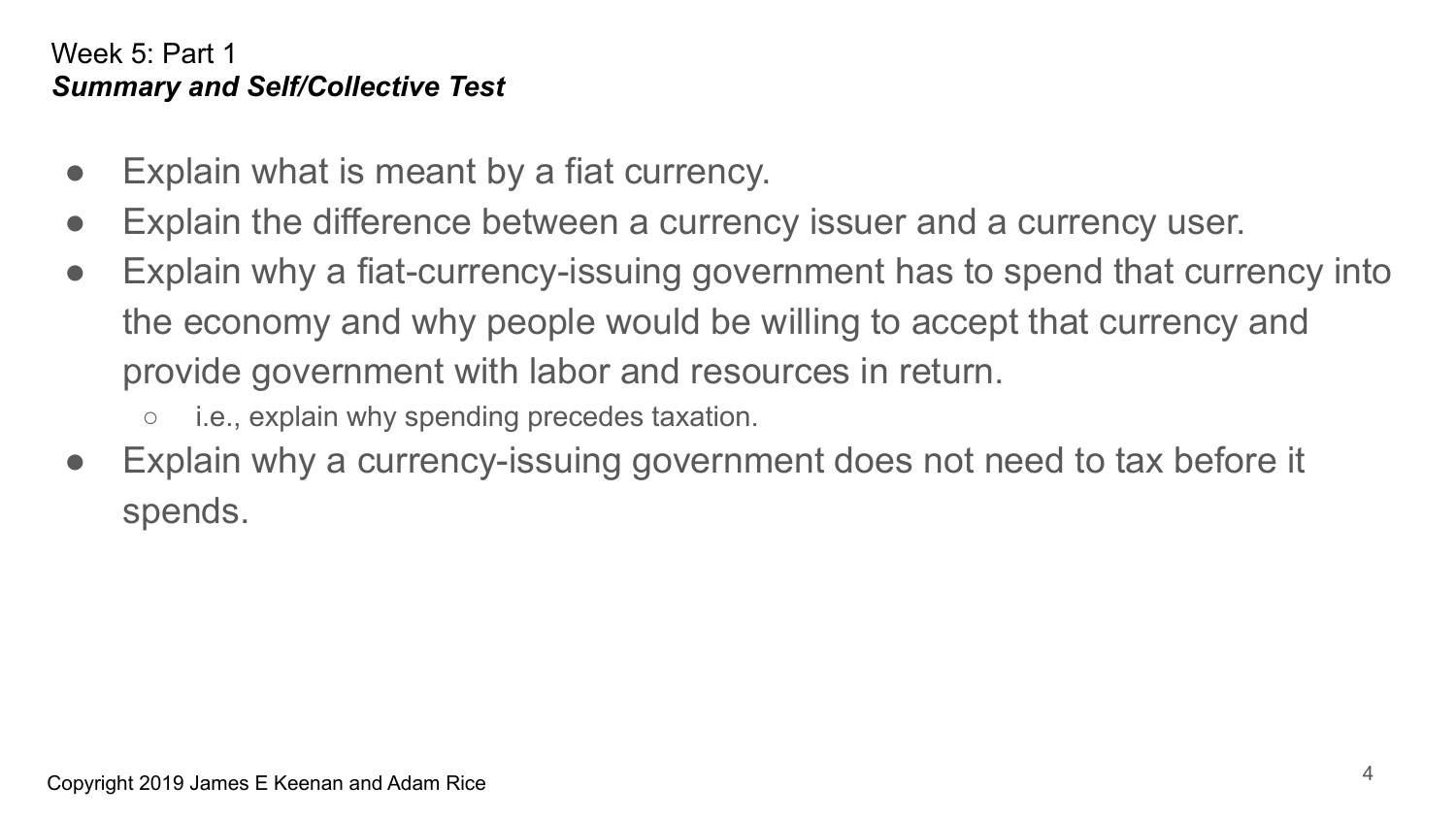- Explain what is meant by "functional finance."
- Explain the fallacy in the Household Budget Analogy.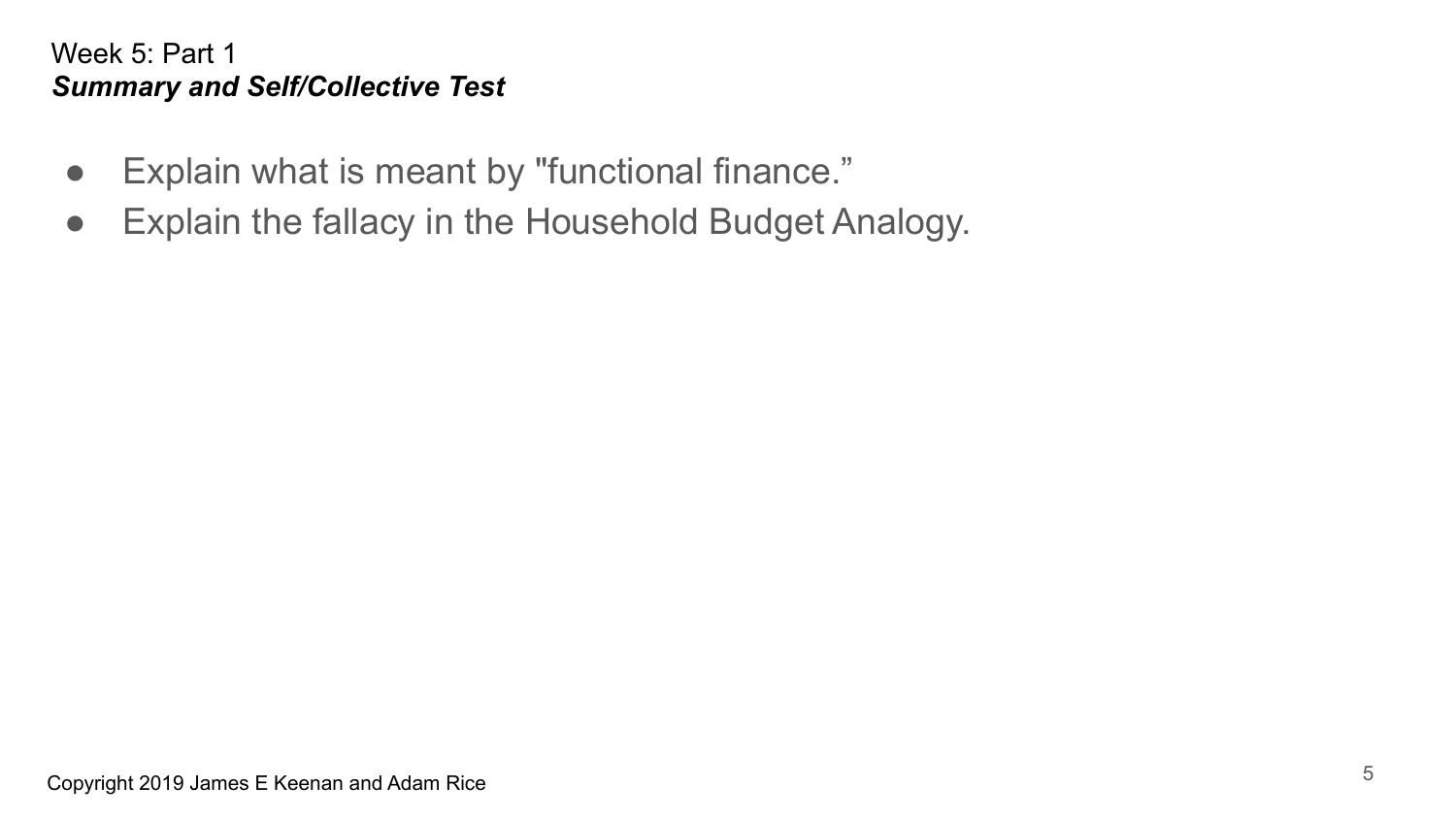- Provide a basic explanation of the national income and product accounts, sector balances and the flow of funds.
	- i.e., explain why all sectoral balances must sum to zero.
- Explain the difference between stocks and flows and the concept of stock-flow consistency.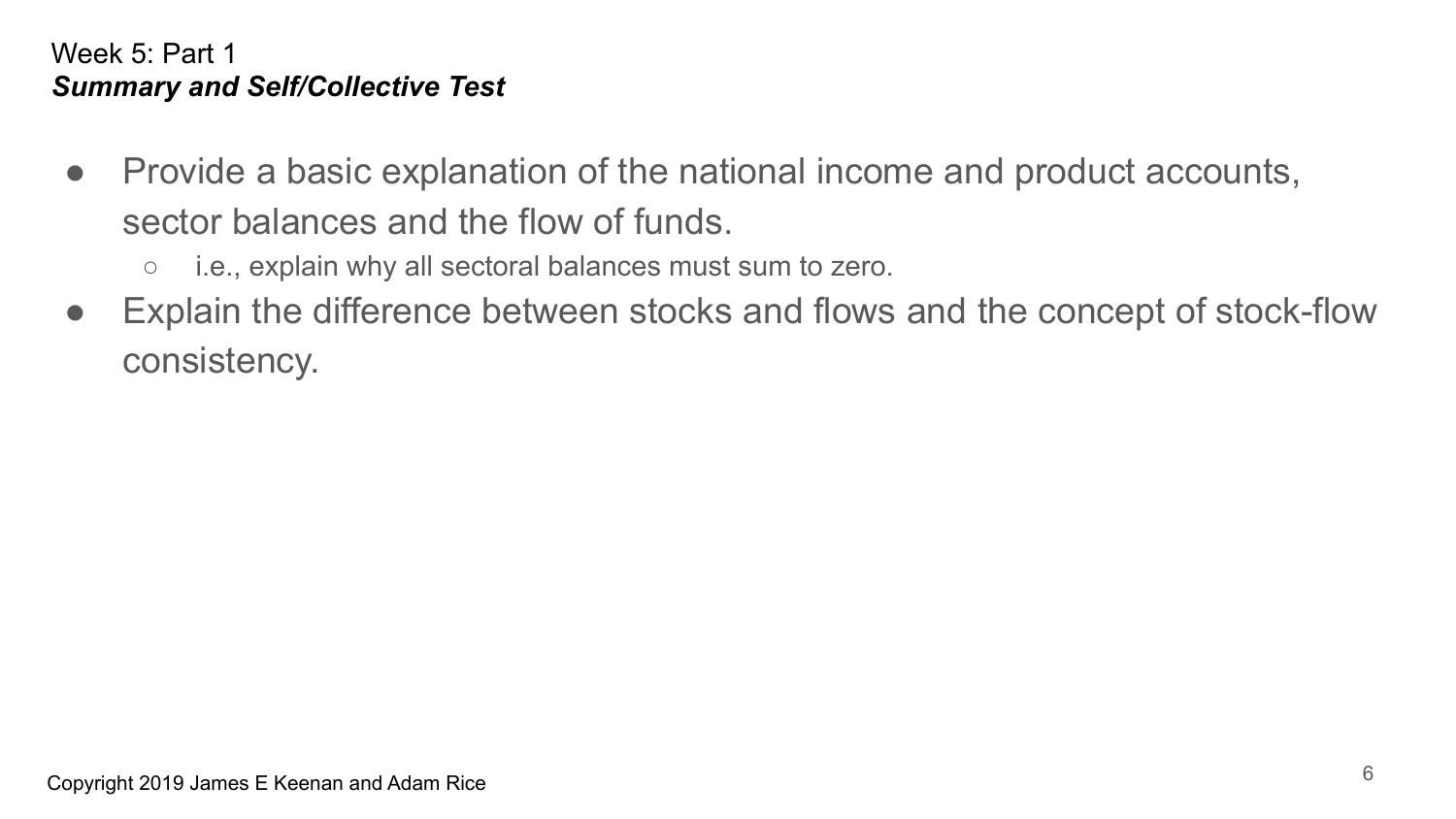- Explain why the economy will not self-equilibrate to a full-employment level of output.
- Explain the Paradox of Thrift and be able to explain why it suffers from a fallacy of composition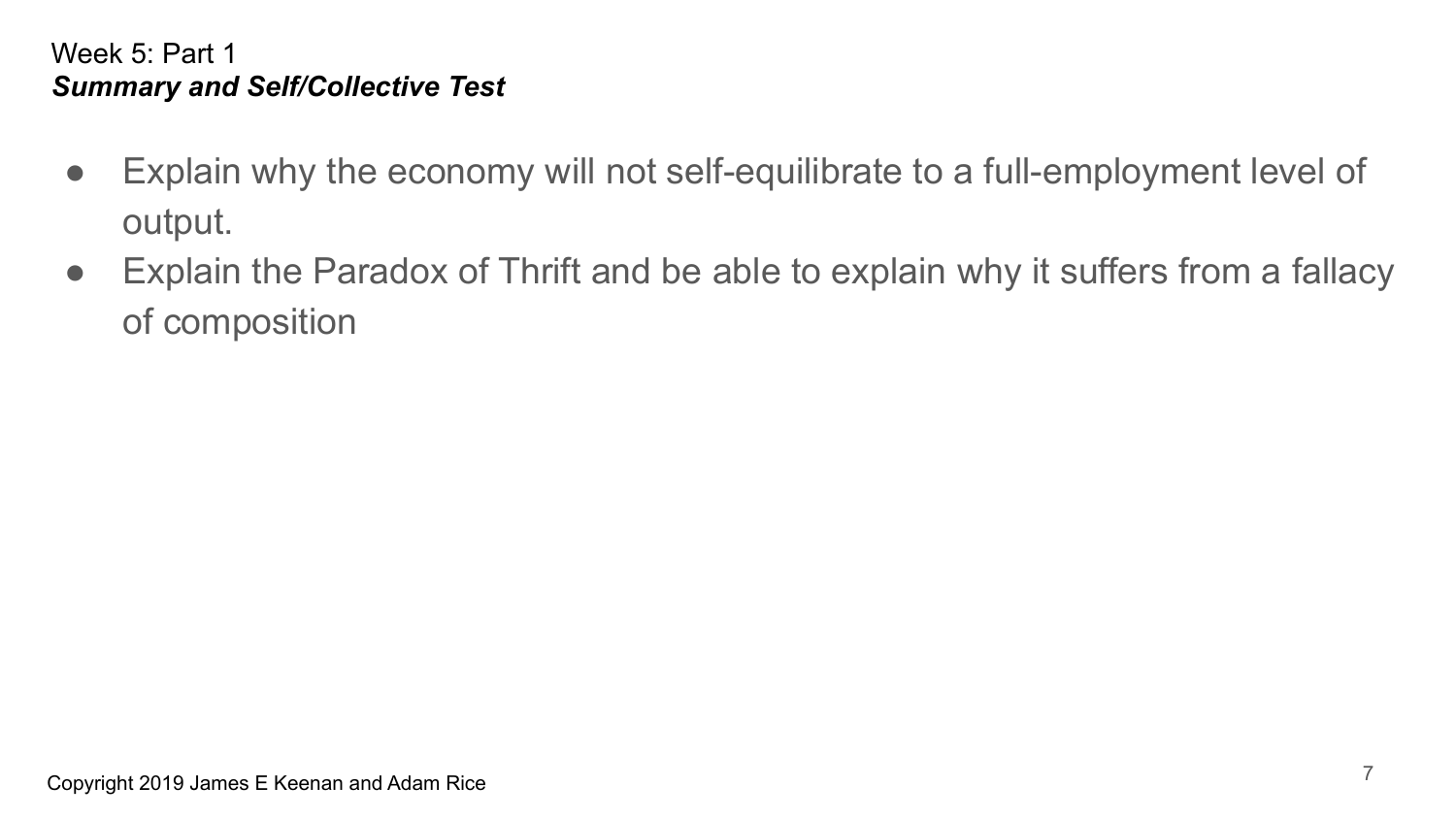- Explain the concept of the Job Guarantee and how it differs from:
	- An approach to unemployment which focuses on remedying "skills mismatches";
	- A Universal Basic Income program.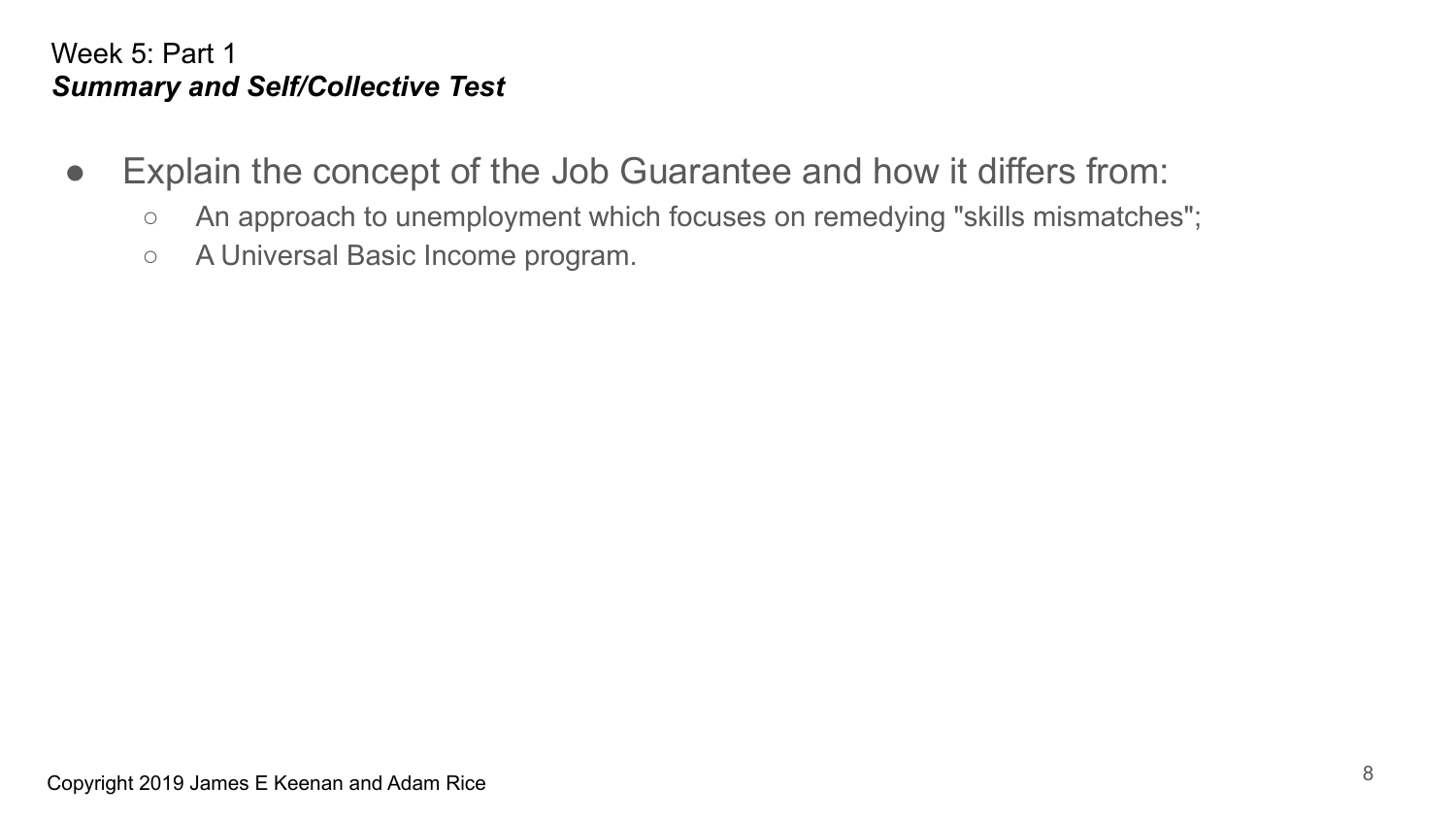- Explain how a fiat currency differs from a currency pegged to either a precious metal or a reserve currency.
- Explain the difference between fixed and floating exchange rates.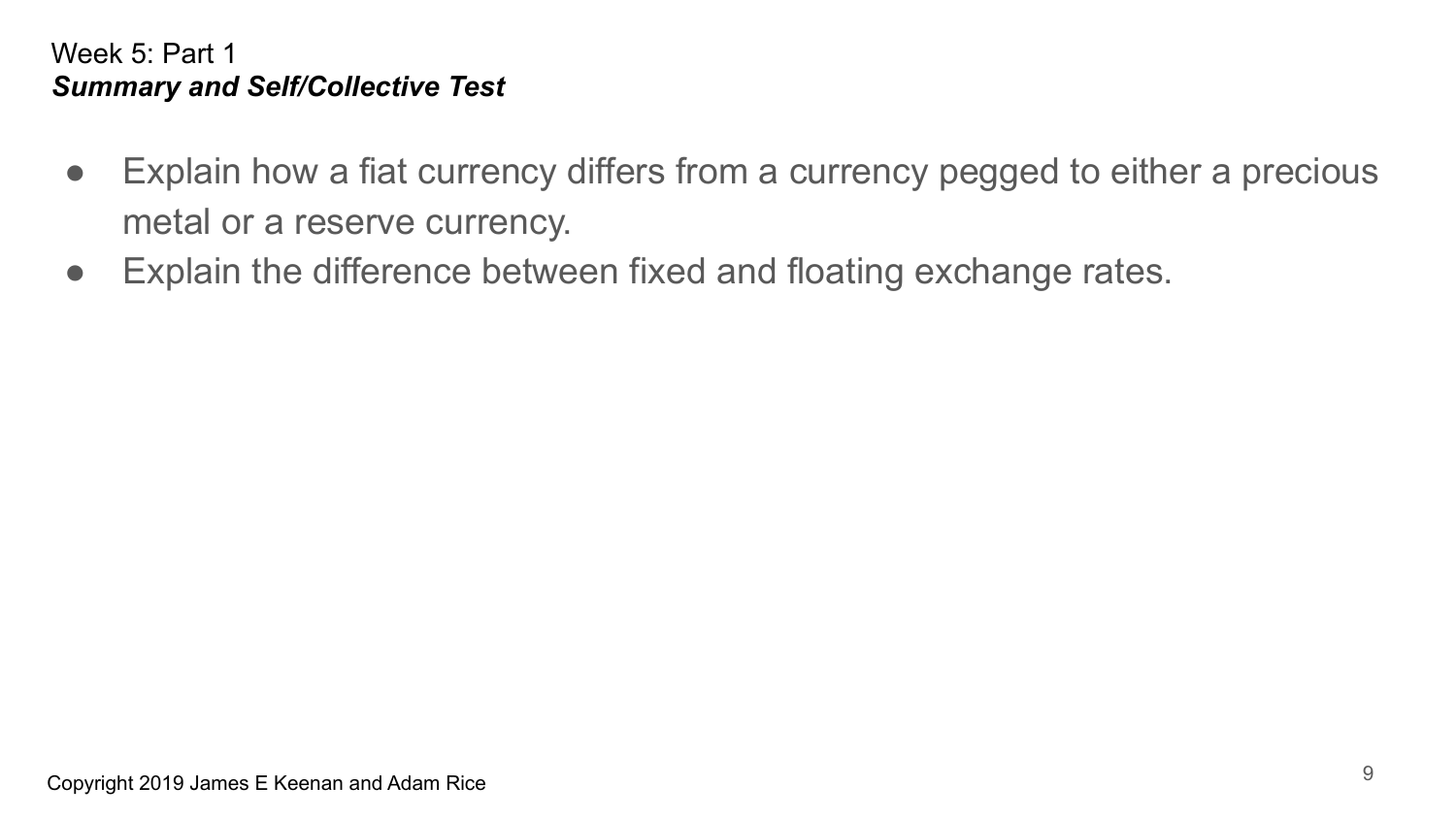● Explain the credit creation process from the MMT perspective ("loans create deposits").